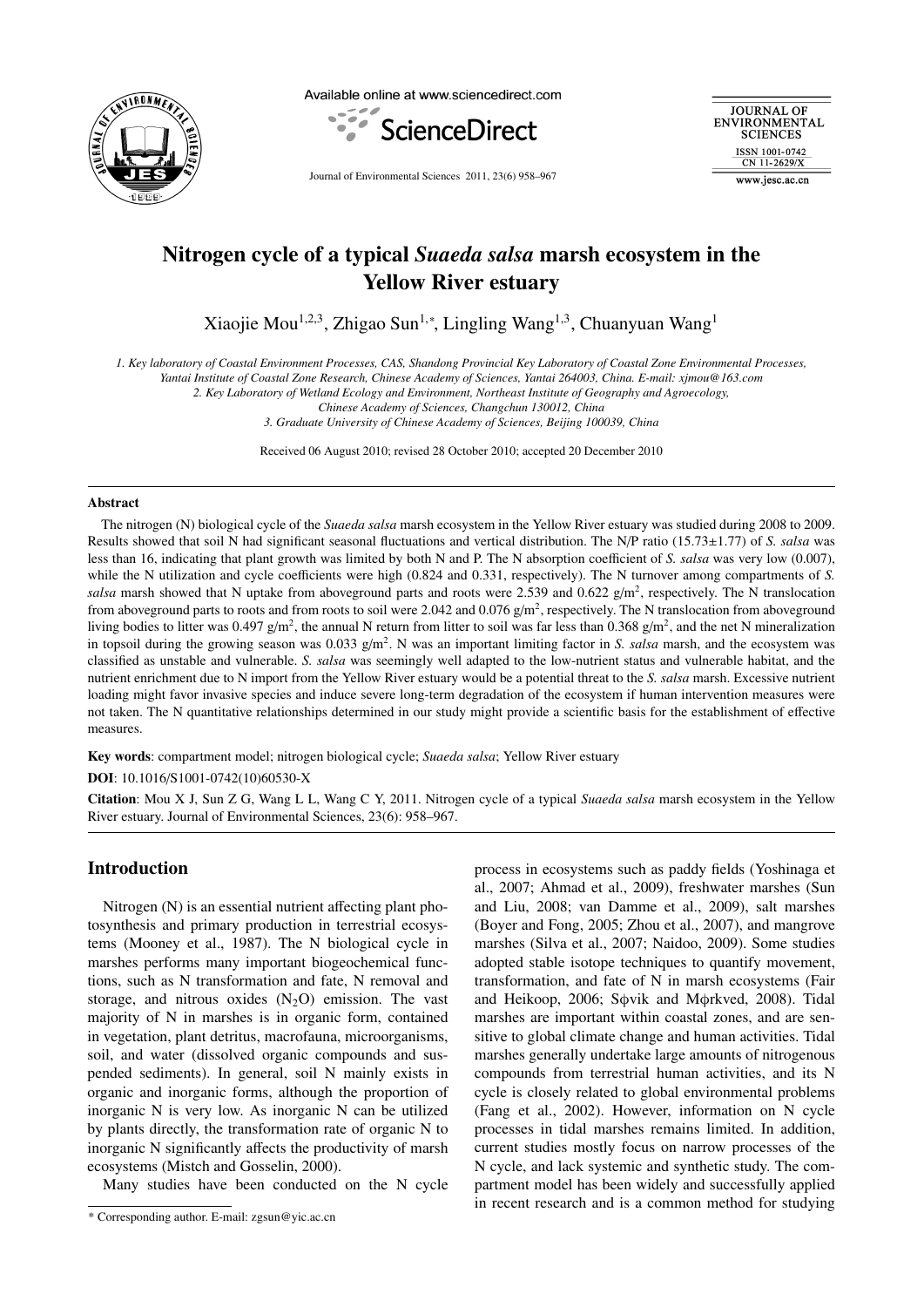the element cycle of ecosystems (Reuss and Innis, 1977). Most compartment model studies have, however, focused on grassland ecosystems (Reuss and Innis, 1977; Li and Redmann, 1992; Li et al., 2003), forest ecosystems (Liu and Yu, 2005; Wu et al., 2006), and freshwater marsh ecosystems (Sun and Liu, 2007a; Liu and Li, 2008), while information on the N cycle of tidal marshes remains scarce.

The Yellow River is a sediment-laden river. Every year, approximately  $1.05 \times 10^7$  tons of sediment is carried to the estuary (Cui et al., 2009) and deposited in the slow flowing delta, which results in a vast floodplain and special marsh landscape (Xu et al., 2002). Sediment deposition is an important process for the formation and development of tidal marshes in the Yellow River Delta. The deposition rate of sediment in the Yellow River not only affects the formation rate of tidal marsh, but also, to some extent, influences water and salinity status and the succession of plants. With an area of  $964.8 \text{ km}^2$ , tidal marsh is the main type of marsh in the Yellow River Delta and accounts for 63.06% of total area (Cui et al., 2009). *Suaeda salsa* is the most important vegetation in the tidal marsh of the Yellow River estuary. As a pioneer plant, it has strong adaptations to environmental stresses, such as high salinity, flooding, and sediment burial. However, information on elemental biogeochemical processes of the tidal marsh in the Yellow River estuary is limited and the systemic study on the N cycle of *S. salsa* marsh is still scarce.

In this article, the *S. salsa* marsh in the Yellow River estuary was selected to systemically and synthetically study the N biological cycle. The *S. salsa* marsh was divided into four N compartments, including aboveground living body, root, litter, and soil. The N dynamics and N stocks of each compartment were studied and N turnovers among compartments were determined. In addition, the N biological cycle compartment model of *S. salsa* marsh was established and the N cycle status was evaluated.

## 1 Study site and methods

#### 1.1 Study site

This study was conducted during April 2008 to November 2009 at an experimental plot in the *S. salsa* marsh (37°46′38.9″N, 119°09′41.4″E) in the Yellow River estuary, located in the Nature Reserve of the Yellow River Delta (37◦35 –38◦12 N, 118◦33 –119◦20 E) in Dongying City, Shandong Province, China. The nature reserve has a typical continental monsoon climate with distinctive seasons; summer is warm and rainy while winter is cold. The annual average temperature is 12.1°C, the frostfree period is 196 days, and the effective accumulative temperature is about 4300°C. Annual evaporation is 1962 mm and annual precipitation is 551.6 mm, with about 70% of precipitation occurring between June and August. The soils in the study area are dominated by intrazonal tidal soil and salt soil (Tian et al., 2005), and the main vegetation includes *Phragmites australis*, *S. salsa*, *Triarrhena sacchariflora*, *Myriophyllum spicatum*, *Tamarix chinensis*, and *Limoninum sinense*. *S. salsa*, an annual C<sub>3</sub> plant,

is one of the most important halophytes in the Yellow River estuary and can tolerate coastal seawater salinity and salinity fluctuations resulting from water evaporation and tidal inundation (Han et al., 2005). It generally germinates in late April, blooms in July, matures in late September, and completely dies in late November (Gu, 1998). Since *S. salsa* is irregularly affected by tide, the salinity in soil is always high (sample depth: 10 cm; electrical conductivity:  $(11.52 \pm 0.61)$   $\mu$ S/cm,  $n = 30$ ), the leaves and stems of *S. salsa* are red-violet during the growth period and plant height is relatively short (Wang et al., 2006).

#### 1.2 Study methods

The seasonal dynamics of total nitrogen (TN), ammonium nitrogen (NH<sub>4</sub><sup>+</sup>-N), and nitrate nitrogen (NO<sub>3</sub><sup>-</sup>-N) contents in topsoil were determined at the experimental plot during April to November in 2009. Ten soil samples were collected per month at a sampling depth of 0–15 cm, and soil bulk densities were determined at the same time. The vertical distributions of TN,  $NH_4^+$ -N, and  $NO_3^-$ -N contents in the soil profile were studied in August 2008. Three soil profiles (depth: 60 cm) were sampled at the experimental plot at 10 cm intervals, with 18 samples in total. The bulk density of each soil layer was determined simultaneously. The N stock  $(T_n, \text{ kg/m}^2)$  in soil was calculated by Eq. (1):

$$
T_n = \sum_{i=1}^n W_i \times N_i \times h/10
$$
 (1)

where,  $W_i$  (g/cm<sup>3</sup>) is the soil bulk density of each layer *i*;  $N_i$  (%) is the N content in each layer; and *h* is the soil depth (10 cm).

Net N mineralization was studied by PVC tube closedtop incubation (Raison et al., 1987) at the experimental plot from April to November in 2009, with an incubation depth of 15 cm. The experiment included six incubation periods: 4.25–5.26 (I), 5.26–6.27 (II), 6.27–7.31 (III), 7.31–8.25 (IV), 8.25–9.25 (V) and 9.25–11.12 (VI). In each incubation period, ten replications were laid at the experimental plot by diagonal belt transect. Simultaneously, the soil bulk density was measured and ten soil samples were collected to determine the original values of TN,  $NH_4$ <sup>+</sup>-N and  $NO_3$ <sup>-</sup>-N contents in soil (0–15 cm). The net N mineralization rates  $(R_{\text{min}}$ , mg N/(kg·day)) and net N mineralization amount  $(W, \text{ kg } N/hm^2)$  were calculated by Eqs. (2) and (3):

$$
R_{\min} = (C_1 - C_0)/(T_1 - T_0) \tag{2}
$$

$$
W = W_v \times V \times R_{\min} \times t/1000
$$
 (3)

where,  $C_0$  (mg/kg),  $C_1$  (mg/kg) are the contents of inorganic N in soil before (at the  $T_0$  time) and after (at the  $T_1$ time) incubation, respectively;  $W_v$  (g/cm<sup>3</sup>) is the soil bulk density; *V* ( $m<sup>3</sup>$ ) is the soil volume per hectare (1500  $m<sup>3</sup>$ ); and *t* (day) is the incubation days.

Litter production, aboveground biomass, and belowground biomass were determined using quadrats (50 cm × 50 cm, five replications) at the experimental plot from May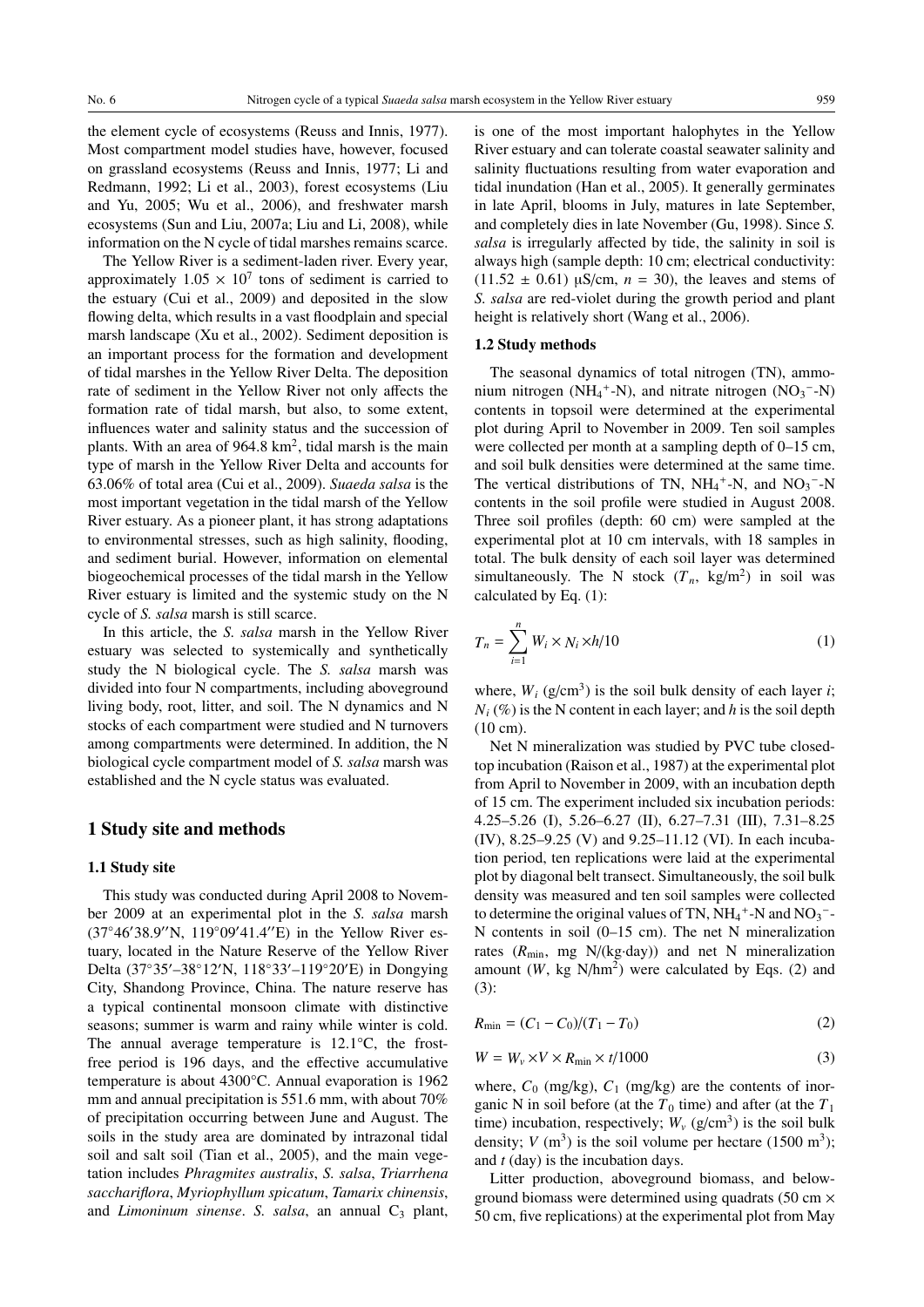to November 2008, with a sampling frequency of 20 days. The aboveground part of the plant was clipped near the ground, and the stem, leaf, and standing dead litter were separated immediately in the laboratory. Simultaneously, the new litter distributed in the quadrat was also collected. Roots in the quadrat were dug out (sampling depth: 30 cm) and washed carefully. All samples were weighted after being dried at 80˚C for 48 hr. In the growing season, as little plant or litter could be carried away or redistributed in tidal marsh due to the irregular semidiurnal tide, the aboveground biomass and litter production were standing crops.

Litter decomposition was studied by the litterbag technique at the experimental plot from April 2008 to November 2009. The *S. salsa* litter was washed in distilled water, cut into 10 cm segments and oven-dried at 80 $\degree$ C for 48 hr. Each 20 cm  $\times$  20 cm litterbag was made of nylon netting (0.5 mm mesh) and filled with 15 g of litter (oven-dried weight). On April 21, 2008, the litterbags were randomly placed on the experimental plot of the *S. salsa* community. To prevent the litterbag from being carried away by the tide, one 1.6 m PPR pipe was embedded approximately 1.0 m into the sediment, and the litterbags were attached to the pipe with nylon cord. Experimental sampling was conducted nine times (with different intervals) (Table 1), and on each sampling date, three or four litterbags were retrieved from the plot. After retrieval, these litterbags were immediately taken back to the laboratory, and the plant roots, lichen, sediment, and macro-invertebrates were removed from the remaining litter. All litterbags were further cleaned in deionized water and weighted after being dried at 80°C for 48 hr.

The mass loss  $(R, \%)$  and decomposition rate  $(k, day^{-1})$ were calculated by Eqs. (4) and (5) (Olson, 1963):

$$
R = ((W_t - W_0)/W_0) \times 100\% \tag{4}
$$

$$
W_t/W_0 = e^{-kt} \tag{5}
$$

where,  $W_0$  is the initial dry mass; $W_t$  is the dry mass at time *t*; and *t* (day) is decomposition time. Although much litter produced in the growing season could be easily and gradually carried away or redistributed in tidal marsh due to the tide, after the plants completely died at the end of the growing season part of litter still decomposed *in situ* in the *S. salsa* community. After one year decomposition, the annual N translocation amount from litter to soil was calculated by the change of N stock in litter.

All soil and plant samples were ground (< 0.25 mm) using a Wiely mill and analyzed for TC and TN content by an element analyzer (Elementar Vario Micro, German)

Table 1 Sampling date and decomposition time of litterbags

| Sampling date<br>$(yyyy-mm-dd)$ | Decomposition<br>time (day) | Sampling date<br>$(yyyymm-dd)$ | Decomposition<br>$time$ (day) |
|---------------------------------|-----------------------------|--------------------------------|-------------------------------|
| 2008-04-21                      | 0                           | 2008-11-15                     | 207                           |
| 2008-07-11                      | 80                          | 2009-04-26                     | 371                           |
| 2008-08-09                      | 109                         | 2009-06-25                     | 431                           |
| 2008-09-20                      | 151                         | 2009-08-25                     | 492                           |
| 2008-10-20                      | 181                         | 2009-11-12                     | 571                           |
|                                 |                             |                                |                               |

and TP content by molybdate-ascorbic acid colorimetry (digested by  $H_2SO_4-H_2O_2$ ). In addition, the NH<sub>4</sub><sup>+</sup>-N and  $NO<sub>3</sub><sup>-</sup>-N$  contents in soil were determined by a sequence flow analyzer (San<sup>++</sup> SKALAR, the Netherlands).

The N biological cycle characteristics of the *S. salsa* marsh ecosystem can be expressed by absorption coefficient (*A*), utilization coefficient (*U*) and cycle coefficient (*C*) (Eq. (6)–(8)) (Chen and Lindley, 1983):

$$
A = PAN/SN \tag{6}
$$

$$
U = \text{PAN/PSN} \tag{7}
$$

$$
C = \text{PRN}/\text{PAN} \tag{8}
$$

where, PAN  $(g/(m^2 \cdot yr))$  is the N absorption amount of the plant; PSN  $(g/m^2)$  is the N standing crop of the plant; PRN  $(g/(m^2 \text{·yr}))$  is the N return amount of the plant; and SN  $(g/m<sup>2</sup>)$  is the N stock in soil (0–60 cm).

According to the calculation method of Li and Redmann (1992), the N stocks in plant compartments  $(N_n, g/m^2)$  and the N turnovers among plant compartments  $(F_a, g/(m^2 \cdot yr))$ can be calculated by Eqs. (9) and (10):

$$
N_n = C_n B_n \tag{9}
$$

$$
F_{\rm a} = C_{\rm a} B_{\rm a} \tag{10}
$$

where,  $C_n$  (mg/kg) is the N content of compartment;  $B_n$  $(g/m^2)$  is the biomass of compartment;  $C_a$  (mg/kg) is the N content as aboveground biomass reaches maximum; and  $B<sub>a</sub>$  (g/m<sup>2</sup>) is the maximum aboveground biomass.

Litter N stock  $(F_{da}, g/m^2)$  in aboveground dead plants, the N translocation amount from aboveground part to root  $(F_{\text{rt}}, g/(\text{m}^2 \cdot \text{yr}))$ , and the N uptake amount of root  $(F_{\text{r}}, g/(\text{m}^2 \cdot \text{yr}))$  $g/(m^2 \cdot yr)$ ) were calculated by Eq. (11)–(13):

$$
F_{\rm da} = C_{\rm d} B_{\rm a} \tag{11}
$$

$$
F_{\rm rt} = F_{\rm a} - F_{\rm da} \tag{12}
$$

$$
F_{\rm r} = F_{\rm a} - F_{\rm rt} + \Delta N_{\rm u} \tag{13}
$$

where,  $C_d$  (mg/kg) is the N content of aboveground dead plant;  $B_a$  (g/m<sup>2</sup>) is the amount of aboveground dead plant; and  $\Delta N_{\text{u}}$  (g/m<sup>2</sup>) is the net N increment of root in the growing season.

The N translocation amounts from litter to soil  $(F_s)$ ,  $g/(m^2 \text{·yr})$  and from root to soil  $(F_T, g/(m^2 \text{·yr}))$  were calculated by Eq.  $(14)$ – $(16)$ :

$$
F_s = F_1 - F_y \tag{14}
$$

$$
F_{\rm T} = T \times B_{\rm max} \times C_{\rm max} \tag{15}
$$

$$
T = P_{\rm m}/B_{\rm max} \tag{16}
$$

where,  $F_1$  (g/m<sup>2</sup>) is composed of  $F_{da}$  and  $F_p$  (g/m<sup>2</sup>),  $F_p$ is the N stock in un-decomposed litter previously accumulated *in situ*;  $F_y$  (g/m<sup>2</sup>) is the N stock in un-decomposed litter after a period of time. *T* (%) is the turnover rate of root;  $P_m$  (g/m<sup>2</sup>) is the deficit of maximum biomass and minimum biomass of root;  $B_{\text{max}}$  (g/m<sup>2</sup>) is the maximum root biomass; and  $C_{\text{max}}$  (mg/kg) is the N content as root biomass reaches maximum.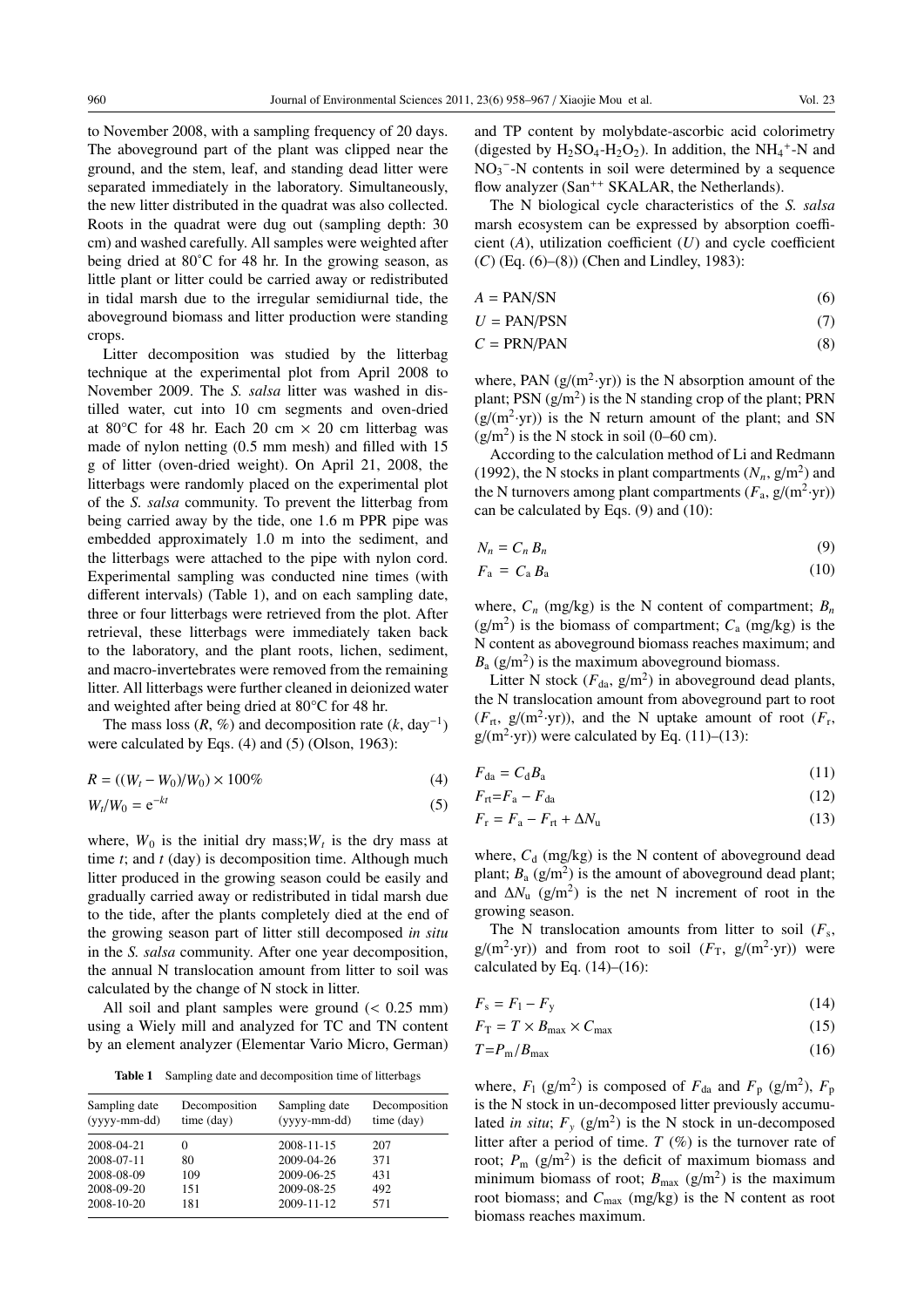## 1.3 Statistical analysis

Samples were presented as means over the replications, with standard error (SE). The analysis of variance (ANO-VA) tests (SPSS for windows 11.0) was employed to determine if samples differed significantly ( $p < 0.05$ ).

# 2 Results and discussion

#### 2.1 N dynamics, distribution, and stock in soil

# 2.1.1 Seasonal dynamics of N in topsoil

The  $NO_3^-$ -N, NH<sub>4</sub><sup>+</sup>-N, and TN contents in topsoil had significant seasonal variations (Fig. 1). From April to August, the  $NO<sub>3</sub><sup>-</sup>-N$  content increased slowly, while the NH4 <sup>+</sup>-N content fluctuated greatly. After that, both changed consistently and reached their minimum values on 27 October (0.01  $\pm$  0.00 and 2.87  $\pm$  0.33 mg/kg, respectively). The maximum values of  $NO_3^-$ -N and  $NH_4^+$ -N content were observed on 25 August (4.36  $\pm$  0.02 mg/kg) and 12 November (9.48  $\pm$  6.24 mg/kg), respectively. The changes of TN content and NH<sub>4</sub><sup>+</sup>-N content were opposite, with the maximum value (422.28  $\pm$  49.07 mg/kg) on 25 April and



Fig. 1 Seasonal dynamics of TN (total nitrogen),  $NH_4^+$ -N,  $NO_3^-$ -N contents in topsoil (0–15 cm) of *Suaeda salsa* marsh. Values are means (  $\pm$  SE,  $n = 10$ ).

minimum value ( $216.94 \pm 83.55$  mg/kg) on 25 September. In general, the seasonal changes of  $NO<sub>3</sub>^-$ -N and  $NH<sub>4</sub>^+$ -N content were probably related to mineralization, physical movement, plant absorption, and the ebb and flow of tides during different periods (Mou, 2010), while TN content mainly depended on the distribution of soil organic matter and the effect of tide. Estimation results showed that the N stock in topsoil (0–15 cm) during the growing season was 53.30–103.76  $g/m^2$ , and the inorganic N and organic N were 0.71–2.91 and 51.60–101.88 g/m2, respectively.

### 2.1.2 Vertical distribution of N in soil

The  $NO_3^-$ -N, NH<sub>4</sub><sup>+</sup>-N, and TN contents in the soil profile showed different vertical distributions (Fig. 2). The  $NO<sub>3</sub><sup>-</sup>-N$  content showed no significant change with increasing soil depth, and values ranged from  $(0.60 \pm 0.04)$ mg/kg to  $(0.87 \pm 0.09)$  mg/kg. The NH<sub>4</sub><sup>+</sup>-N content generally decreased except for an obvious peak  $(4.05 \pm 2.35)$ mg/kg) observed at 40–50 cm depth. The TN content and N stock in different soil layers changed consistently, decreasing significantly at 0–30 cm and increasing obviously at 30–50 cm. In general, the vertical changes of  $NO<sub>3</sub>^-$ -N, NH4 <sup>+</sup>-N, TN content and N stock depended on the spatial heterogeneity of soil organic matter (Mou, 2010) and the effect of soil water condition change resulting from the tide. The calculation results indicated that in August 2008 the total N stock in soil (0–60 cm) was  $404.14$  g/m<sup>2</sup>, and the inorganic N and organic N were 2.68 and 401.46  $g/m^2$ , respectively.

## 2.1.3 Net N mineralization in topsoil

Net N mineralization rates (NNMR) in topsoil during different incubation periods were significantly different  $(p < 0.01)$  (Fig. 3). The NNMRs during I, II, and III incubation periods were negative  $(-0.137 \pm 0.052, -0.103$  $\pm$  0.017 and  $-0.008 \pm 0.012$  mg/(kg·day), respectively), while during periods IV, V and VI the values were positive  $(0.182 \pm 0.038, 0.050 \pm 0.033, 0.038 \pm 0.005 \text{ mg/(kg-day)}),$ respectively). In general, the inorganic N produced by



Fig. 2 Vertical distributions of TN, NH<sub>4</sub><sup>+</sup>-N, NO<sub>3</sub><sup>-</sup>-N content and N stock in soil profile (0–60 cm) of *S. salsa* marsh. Values are means  $\pm$  SE (*n* = 3).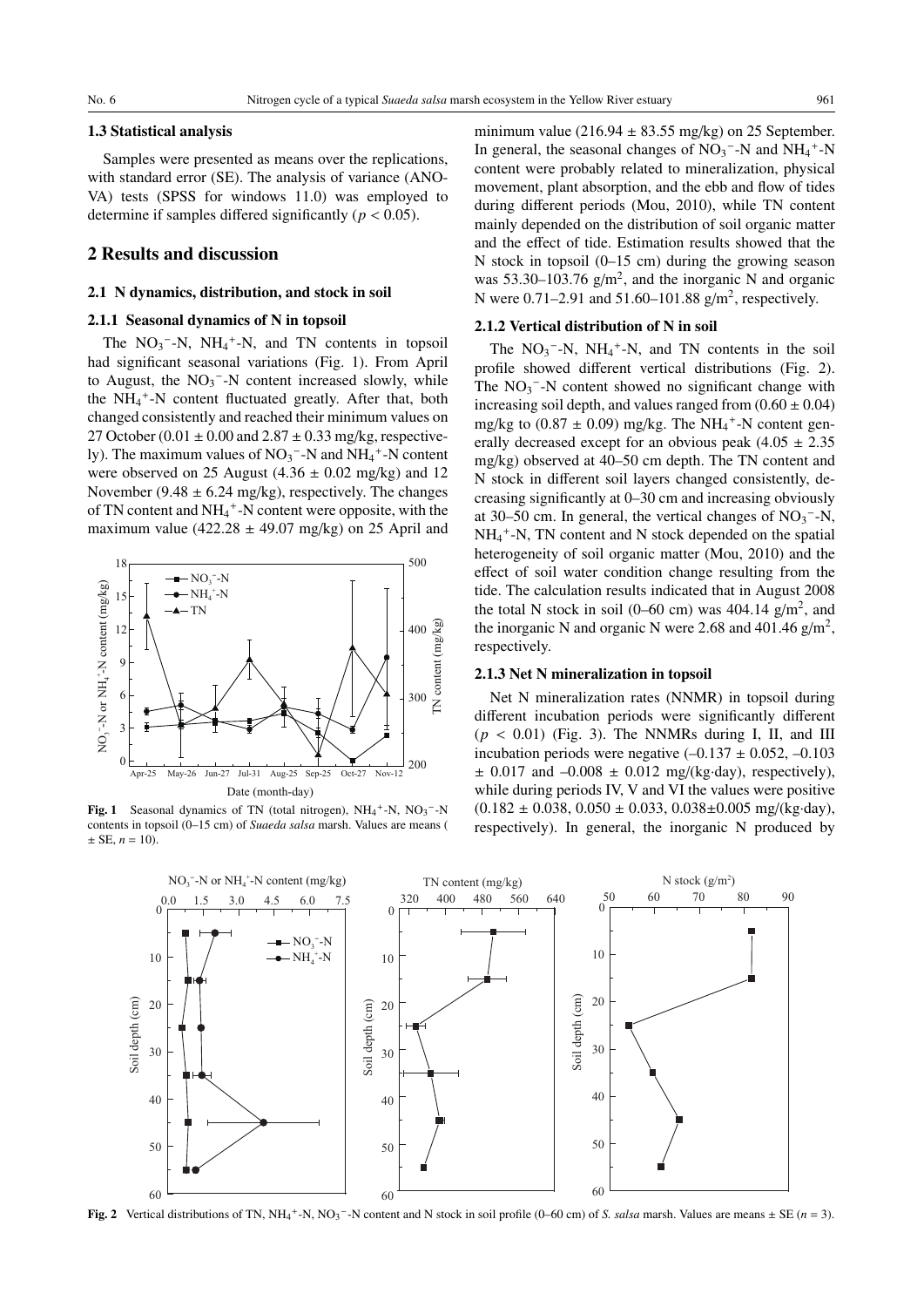

Fig. 3 Net N mineralization rates in tidal marsh soil (0–15 cm). Values are means ( $\pm$  SE,  $n = 10$ ); bars with different letters were significantly different at the level of  $p < 0.05$ .

mineralization remained after immobilization by microbes and soil animals. Maximum NNMR was observed in midsummer (August), while minimum was observed in spring, indicating that hydrothermal conditions may have significant effects on mineralization. Sierra (1997) indicated that temperature and moisture had significant interaction. In midsummer, the hydrothermal status in topsoil was optimal for survival and reproduction of microbes (Pérez et al., 1998), which generally enhanced mineralization rate. The temperature in spring was very low, however, and the high moisture in the soil caused by tide may be disadvantageous to mineralization. Poor aeration status resulting from high moisture may also enhance denitrification (Nadelhoffer and Aber, 1985), which could induce significant N loss  $(N_2, N_2O)$  of soil. The estimation results showed that the net N mineralization amount in topsoil (0–15 cm) during the growing season was  $0.033$  g/m<sup>2</sup>.

## 2.2 Nitrogen dynamics, stocks and turnovers in plant

#### 2.2.1 Dynamics of biomass and N content in plant

The aboveground biomass and belowground biomass of *S. salsa* showed significant seasonal changes (Fig. 4a). Both increased with the improvement of hydrothermal condition from 17 May, and reached maximum values on 31 August (253.28  $\pm$  26.93 and 23.11  $\pm$  1.23 g/m<sup>2</sup>, respectively). After that, both decreased gradually with the coming of autumn and minimum values (136.45  $\pm$ 13.53 and 13.39  $\pm$  1.37 g/m<sup>2</sup>, respectively) were observed on 15 November. The seasonal changes in stem and leaf biomass were similar to aboveground biomass, and maximum values (111.37  $\pm$  11.27 and 141.91  $\pm$  17.43  $g/m<sup>2</sup>$ , respectively) were also observed on 31 August. The TN contents in roots and stems of *S. salsa* generally decreased during the growing season (Fig. 4b), and reached minimum values (3646.55  $\pm$  153.28 and 5758.49  $\pm$  169.47 mg/kg, respectively) on 15 November. The TN content in leaves decreased gradually before 20 September and increased rapidly from 20 September to 15 November. The decrease before 20 September was mainly related to the dilution effect caused by the increase in biomass, while the increase in TN content was related to N transfer from root or stem to leaf and seed during seed growth in



Fig. 4 Seasonal dynamics of biomass (a) and TN content (b) in different parts of *S. salsa*. Values are means ( $\pm$  SE, *n* = 5 for biomass, *n* = 3 for TN content).

autumn. Comparatively, the TN contents in leaves were much higher than those of roots and stems, indicating that leaves were the main N accumulation organ. Tessier and Raynal (2003) indicated that the N/P ratio was an effective indicator to estimate nutrient limitation and N saturation. Koerselman and Meuleman (1996) found that marsh plant growth was limited by N if the N/P ratio was less than 14; if the N/P ratio was between 14 and 16, growth was limited by both N and P; if the N/P ratio was more than 16, growth was limited by P. This relationship helps explain nutrient limitation of *S. salsa*. Our results showed that the N/P ratios of *S. salsa* in late spring were less than 16 (Table 2), indicating that plant growth was limited by both N and P. In summer, N/P ratios were more than 16, indicating that plant growth was limited by P. From late summer to early winter, the N/P ratios were all less than 14, indicating that the growth of *S. salsa* was limited by N. The annual average value of N/P ratio (15.73  $\pm$  1.77) was less than 16 (Table 2), indicating that *S. salsa*, as a whole, were limited by both N and P. Moreover, the N/P ratios in different parts changed significantly during the growing season, which mainly depended on the nutrient absorption status of the plant and the nutrient supply status of soil in different periods. Calculation results showed that the N stock in roots, stems, and leaves of *S. salsa* were 0.049–0.174, 0.166–0.964 and 0.365–1.589  $g/m^2$ , respectively. The N uptake amounts of aboveground parts and roots were 2.539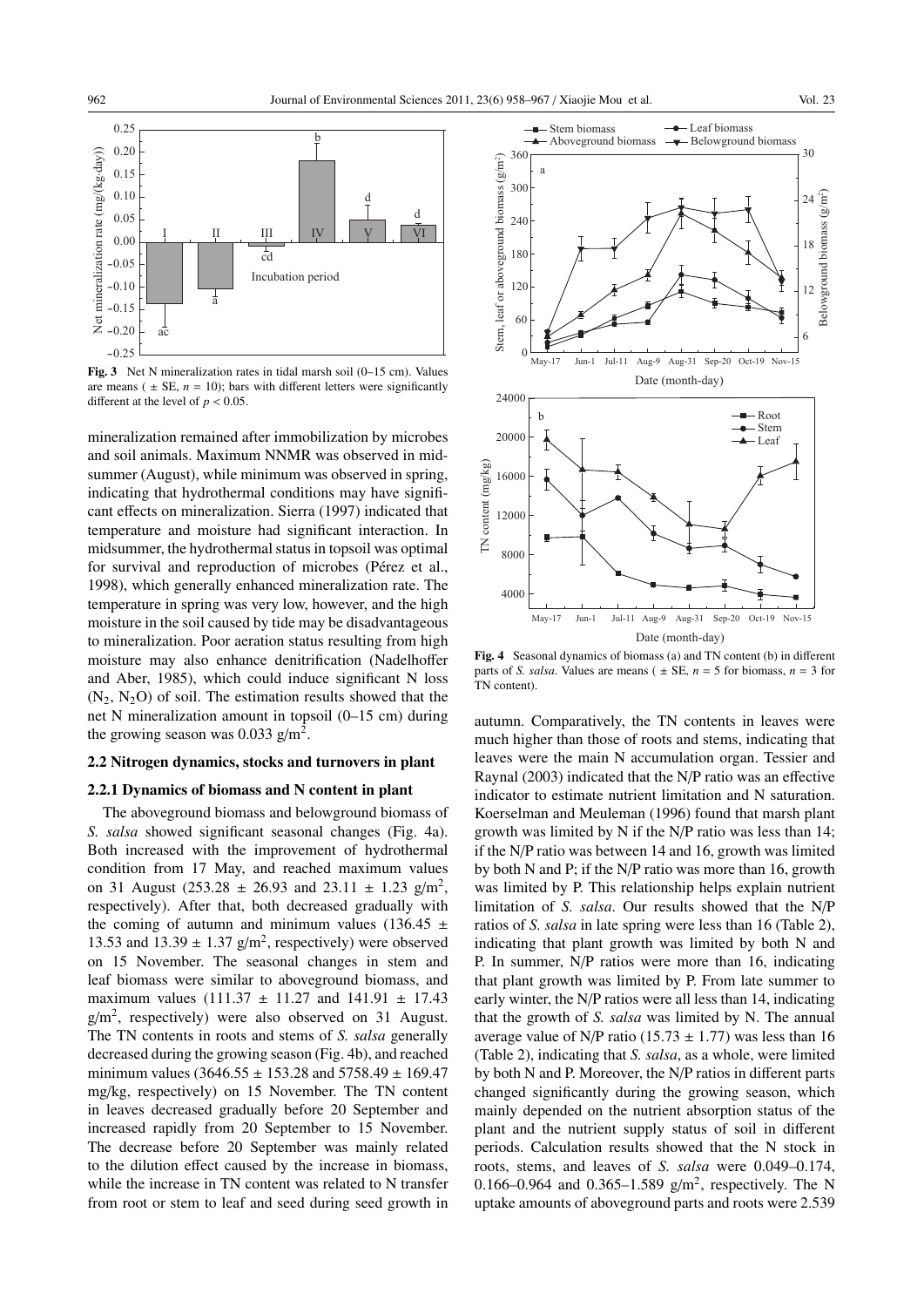|  | <b>Table 2</b> Dynamics of N/P ratios in different parts of Suaeda salsa |  |  |  |
|--|--------------------------------------------------------------------------|--|--|--|
|--|--------------------------------------------------------------------------|--|--|--|

| Item  |          | $N/P$ ratio |        |       |           |          |          |          |                  |  |
|-------|----------|-------------|--------|-------|-----------|----------|----------|----------|------------------|--|
|       | $Mav-17$ | Jun-1       | Jul-11 | Aug-9 | Aug- $31$ | $Sep-20$ | $Oct-19$ | $Nov-15$ |                  |  |
| Root  | 10.58    | 15.57       | 26.50  | 15.99 | 12.27     | 12.89    | 9.87     | 21.35    | $15.63 \pm 2.02$ |  |
| Stem  | 13.05    | 12.94       | 23.05  | 18.67 | 13.71     | 14.15    | 12.96    | 16.93    | $15.68 \pm 1.29$ |  |
| Leaf  | 18.36    | 15.24       | 32.59  | 20.82 | 14.21     | 10.87    | 11.15    | 11.93    | $16.90 \pm 2.56$ |  |
| Plant | 15.31    | 14.56       | 26.50  | 19.30 | 13.89     | 11.72    | 11.39    | 13.17    | $15.73 \pm 1.77$ |  |

and  $0.622$  g/m<sup>2</sup>, respectively. The N translocation amounts from aboveground part to root and from root to soil were 2.042 and 0.076  $g/m^2$ , respectively.

# 2.2.2 Dynamics of litter production and N content in litter

Litter production and TN content in litter showed different changes (Fig. 5). Litter production was low at the initial stage (0.19  $\pm$  0.02 g/m<sup>2</sup>), after which values increased and reached maximum value  $(46.25 \pm 5.52 \text{ g/m}^2)$  on 15 November. The *S. salsa* in the tidal marsh produced significant amounts of litter at the end of the growing season, and the low litter production determined in this study was related to the low litter standing crop due to the strong scouring action of the tide. The TN content in litter was high at the initial stage (19750.31  $\pm$  1040.61 mg/kg). After that, the TN contents decreased to a minimum during July to October. Calculation results showed that N stock in litter was 0.004–0.497  $g/m^2$ , and the N translocation amount from aboveground living body to litter was 0.497  $g/m<sup>2</sup>$ .

## 2.2.3 Dynamics of litter decomposition and N content in litter

The mass loss of *S. salsa* litter generally increased during decomposition, and the local decrease was related to the determinate error (Fig. 6). The mass lost rapidly from April to November 2008 (0–207 days), accounting for 75.81% of the total loss in the experiment, mainly depended on the moderate hydrothermal condition during the growing season. From November 2008 to April 2009 (207–371 days), the mass was lost slowly due to the low temperature, and mass loss only increased 1.92%. After April 2009 (371 days), mass loss rapidly increased again, mass loss reached 77.00% ± 1.88% after 571 days. The TN contents in *S. salsa* litter increased rapidly



Fig. 5 Seasonal dynamics of litter production and TN content in litter. Values are means ( $\pm$  SE,  $n = 5$  for litter production,  $n = 3$  for TN content).



Fig. 6 Dynamics of mass loss and TN content during litter decomposition. Values are means  $( \pm SE, n = 3)$ 

from 0 to 181 days, and then decreased gradually until 371 days. After that, the TN contents rapidly increased again, and reached maximum on day 571 (Fig. 6). The changes of C/N ratios in litter were opposite those of TN content (Table 3). They also showed significant negative correlation ( $r = -0.919$ ,  $p < 0.01$ ,  $n = 10$ ), indicating that C/N ratios might have significant influence on the N dynamics of *S. salsa* litter during decomposition. This result was similar to conclusions of Köchy and Wilson (1997). The TN contents in litter during decomposition were 111.59%–319.13% of the initial value, indicating that N might accumulate in the litter at all times. The increase of N in *S. salsa* litter might relate to N immobilization by microbes from N sources (such as tidewater and topsoil) in a decomposition environment. Similar results were also reported by Gessner (2000) who found that the increase of TN content in *P. australis* litter was mainly related to external biological immobilization from lake water. Our calculation results showed that the decomposition rate of *S. salsa* litter was 1.1880/yr, indicating that the litter in the *S. salsa* community decomposed completely within one year, and the N standing crop of litter approximated 0. The annual N return amount from litter to soil was 0.368  $g/m<sup>2</sup>$ , which indicated that the litter released N to the decomposition environment. As quite a few *S. salsa* litters

Table 3 Dynamics of C/N ratio in litter during decomposition

| Decomposition<br>time (day) | $C/N$ ratio<br>$(\text{mean} \pm \text{SE})$<br>$n=3$ | Decomposition<br>time (day) | $C/N$ ratio<br>$(\text{mean} \pm \text{SE})$<br>$n=3$ |
|-----------------------------|-------------------------------------------------------|-----------------------------|-------------------------------------------------------|
| $\Omega$                    | $82.08 \pm 3.58$                                      | 207                         | $57.20 \pm 4.01$                                      |
| 80                          | $75.20 \pm 2.64$                                      | 371                         | $64.62 \pm 0.26$                                      |
| 109                         | $81.19 \pm 2.83$                                      | 431                         | $53.56 \pm 6.33$                                      |
| 151                         | $58.03 \pm 0.86$                                      | 492                         | $39.25 \pm 0.37$                                      |
| 181                         | $47.58 \pm 1.27$                                      | 571                         | $30.98 \pm 2.92$                                      |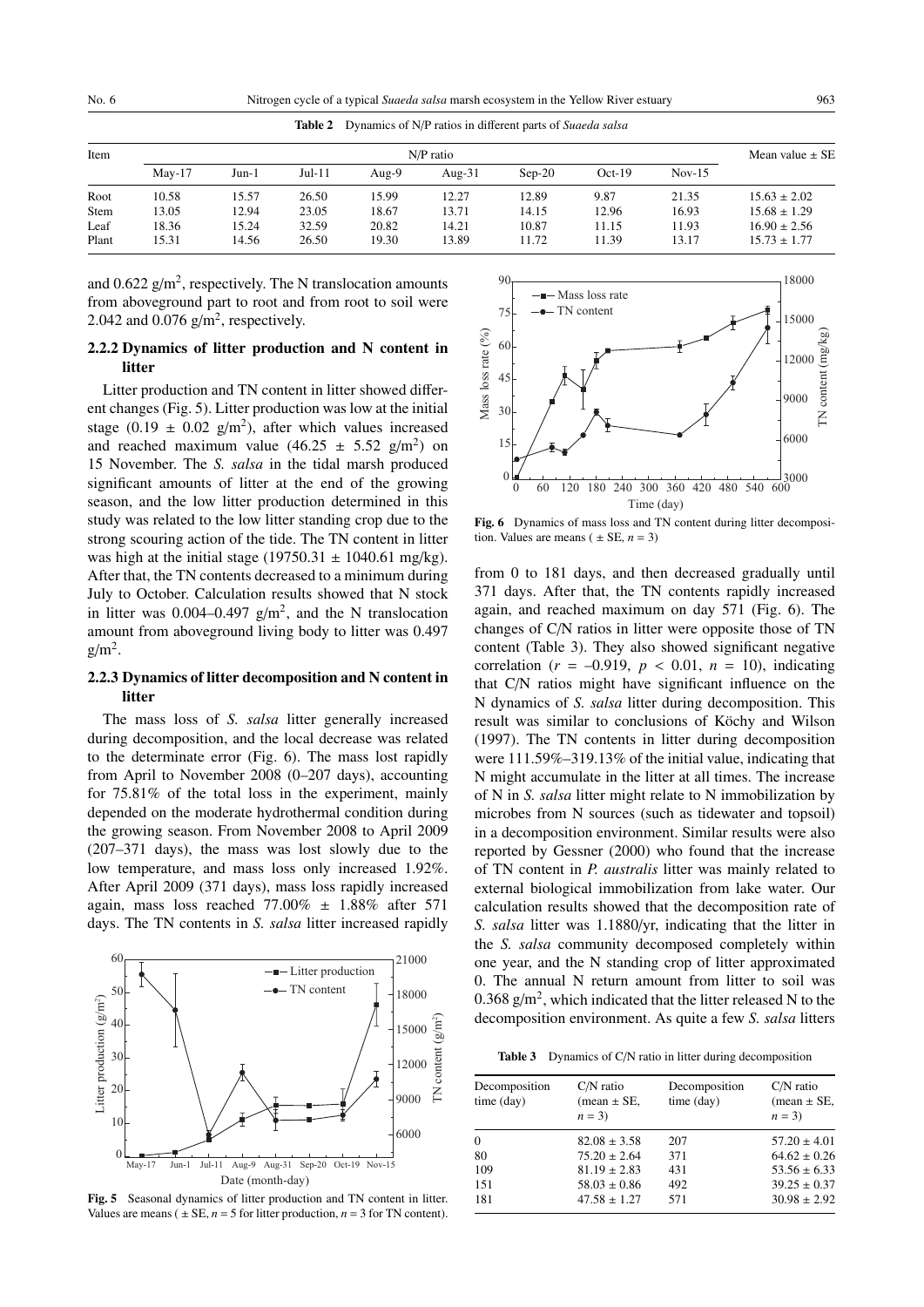were removed by the tide and the N released from litter to soil was also affected by the tide, the actual N return amount was far less than  $0.368$  g/m<sup>2</sup>. The N return amount in the tidal marsh showed that the *S. salsa* marsh might be lacking in N, indicating N might be an important limiting nutrient. This result was consistent with the conclusion mentioned in Section 2.2.1.

#### 2.3 Nitrogen allocation and cycle in marsh ecosystem

#### 2.3.1 Nitrogen allocation in marsh ecosystem

Studying N allocation in the *S. salsa* marsh ecosystem showed that aboveground living bodies were the main N stock of the plant subsystem with a value of 1.666  $g/m<sup>2</sup>$ , accounting for 80.18% of the total N stock of plant subsystem (Table 4). In the plant-soil system, N stock of the plant subsystems was very low, accounting for only 0.51% of the total N stock. Soil organic N was the main N stock of the plant-soil system, accounting for 98.83%. In contrast, soil inorganic N accounted for only 0.66%, indicating that available N in *S. salsa* marsh soil was very low. The high proportion of organic N indicated that it was the circulation hinge in the N cycle process, which could prevent N from being lost easily. On the other hand, low available N stock indicated that the supply of effective N was limited.

## 2.3.2 Nitrogen cycle characteristics of marsh ecosystem

Nitrogen biological cycle characteristics of the marsh showed that N absorption, utilization, and cycle coefficients of *S. salsa* were 0.007, 0.824 and 0.331, respectively. Compared with *Calamagrostis angustifolia*, *Carex lasiocarpa*, and *P. australis*, the N absorption coefficient of *S. salsa* was significantly low, while utilization and cycle coefficients were much higher (Table 5). This indicated that the N absorbed by *S. salsa* was much lower compared to the N stock in soil, and the lower N could be utilized sufficiently by the plant. In addition, the high cycle coefficient indicated that the N in *S. salsa* marsh had strong mobility and high cycle rate. As water and salinity are typical environmental factors in the Yellow River estuary, the N absorption and utilization capacity of *S. salsa* may

be significantly affected by the intense inundation and high salinity conditions. In general, water condition has a significant effect on N absorption and utilization status of plants (Wang et al., 2004), and high water conditions inhibit N absorption and utilization through diluting N (Luxmoore and Millington, 1971) and affecting the physical movement of inorganic N in marsh soil. As inorganic N is mainly derived from mineralization and nitrification, the N absorption and utilization status of plants depends on N transformation in soil. Li and Huang (2008) indicated that high salinity inhibited N transformation in soil, and N mineralization and nitrification potential generally decreased with increasing salinity. In addition, high salinity also directly affects N absorption and utilization of plants. Mashhday et al. (1982) indicated that salinity significantly affected N absorption of wheat and triticale, and N utilization efficiency decreased gradually with increasing salinity. However, our study drew a different conclusion. The *S. salsa* had low N absorption capacity and high utilization capacity in the high water and salinity conditions. The high N utilization capacity of *S. salsa* was probably related to the strong physiological adaptations to environmental stresses such as high salinity, flooding, and sediment burial. Ruan et al. (2008) found that although chlorophyll *a* and *b* content in *S. salsa* leaves grown in the tidal marsh were significantly lower than those grown under low salinity stress, betacyanin content was much higher. The *S. salsa* grown in high salinity stress likely adapted to integrative stresses by changing pigment accumulation and characteristics of photosynthesis. As analyzed previously, N was very limited in the tidal marsh and the high N utilization capacity of *S. salsa* might also be related to its self-regulation mechanism to the acquired resource. Davis (1991) found that the responses of different marsh plants (*Cladium jamaicense* and *Typha domingensis*) to nutrients varied significantly. *C. jamaicense* required lower nutrient and could adapt low-nutrient environments, while *T. domingensi* required more nutrients and could better adapt to a high-nutrient environments. Thus, we concluded that *S. salsa* might exhibit a special adaptive strategy against low-nutrient status in the tidal marsh.

Table 4 Nitrogen allocation among compartments of *S. salsa* marsh ecosystem

| Item                                    | Root <sup>a</sup>                      | Aboveground living body <sup>a</sup> |                                         | Litter <sup>a</sup>                     | Plant                                  | Soil $(0-60 \text{ cm})^6$   |                           | Plant-soil           |
|-----------------------------------------|----------------------------------------|--------------------------------------|-----------------------------------------|-----------------------------------------|----------------------------------------|------------------------------|---------------------------|----------------------|
|                                         |                                        | <b>Stem</b>                          | Leaf                                    |                                         | Subsystem <sup>a</sup>                 | Organic N                    | Inorganic N               | system               |
| N stock $(g/m^2)$<br>Percentage $(\% )$ | $0.101 \pm 0.013$<br>4.86 <sup>c</sup> | $0.631 \pm 0.101$<br>$30.37^{\circ}$ | $1.035 \pm 0.162$<br>49.81 <sup>c</sup> | $0.312 \pm 0.056$<br>15.01 <sup>c</sup> | $2.078 \pm 0.325$<br>0.51 <sup>d</sup> | 401.46<br>98.83 <sup>d</sup> | 2.68<br>0.66 <sup>d</sup> | 406.22<br>$100.00^d$ |

<sup>a</sup> Values are means  $\pm$  SE ( $n = 8$ ); <sup>b</sup> values are determined in August 2008; <sup>c</sup> percentage of plant subsystem; <sup>d</sup> percentage of plant-soil system.

|  |  |  |  | <b>Table 5</b> Comparison of the absorption, utilization and cycle coefficients of different marsh ecosystems |  |  |
|--|--|--|--|---------------------------------------------------------------------------------------------------------------|--|--|
|--|--|--|--|---------------------------------------------------------------------------------------------------------------|--|--|

| Site<br>Sanjiang Plain |             | Vegetation        | Absorption<br>coefficient |        | Utilization<br>coefficient | Cycle<br>coefficient | References        |
|------------------------|-------------|-------------------|---------------------------|--------|----------------------------|----------------------|-------------------|
|                        |             | Calamagrostis     | $A^a$                     | 0.017  | 0.634                      | 0.317                | Sun et al., 2009  |
|                        |             | angustifolia      | B <sup>b</sup>            | 0.015  | 0.548                      | 0.200                |                   |
|                        |             | Carex lasiocarpa  |                           | 0.415  | 0.926                      | 0.115                | He and Zhao, 2001 |
| Xianghai               | Erbaifangzi | <b>Phragmites</b> |                           | 0.018  | 0.402                      | 0.084                | Bai et al., 2010  |
|                        | Fulaowenpao | australis         |                           | 0.017  | 0.373                      | 0.121                |                   |
| Yellow River estuary   |             | Suaeda salsa      |                           | 0.0065 | 0.8243                     | 0.3308               | This study        |

<sup>a</sup> Typical meadow *C. angustifolia*; <sup>b</sup> marsh meadow *C. angustifolia*.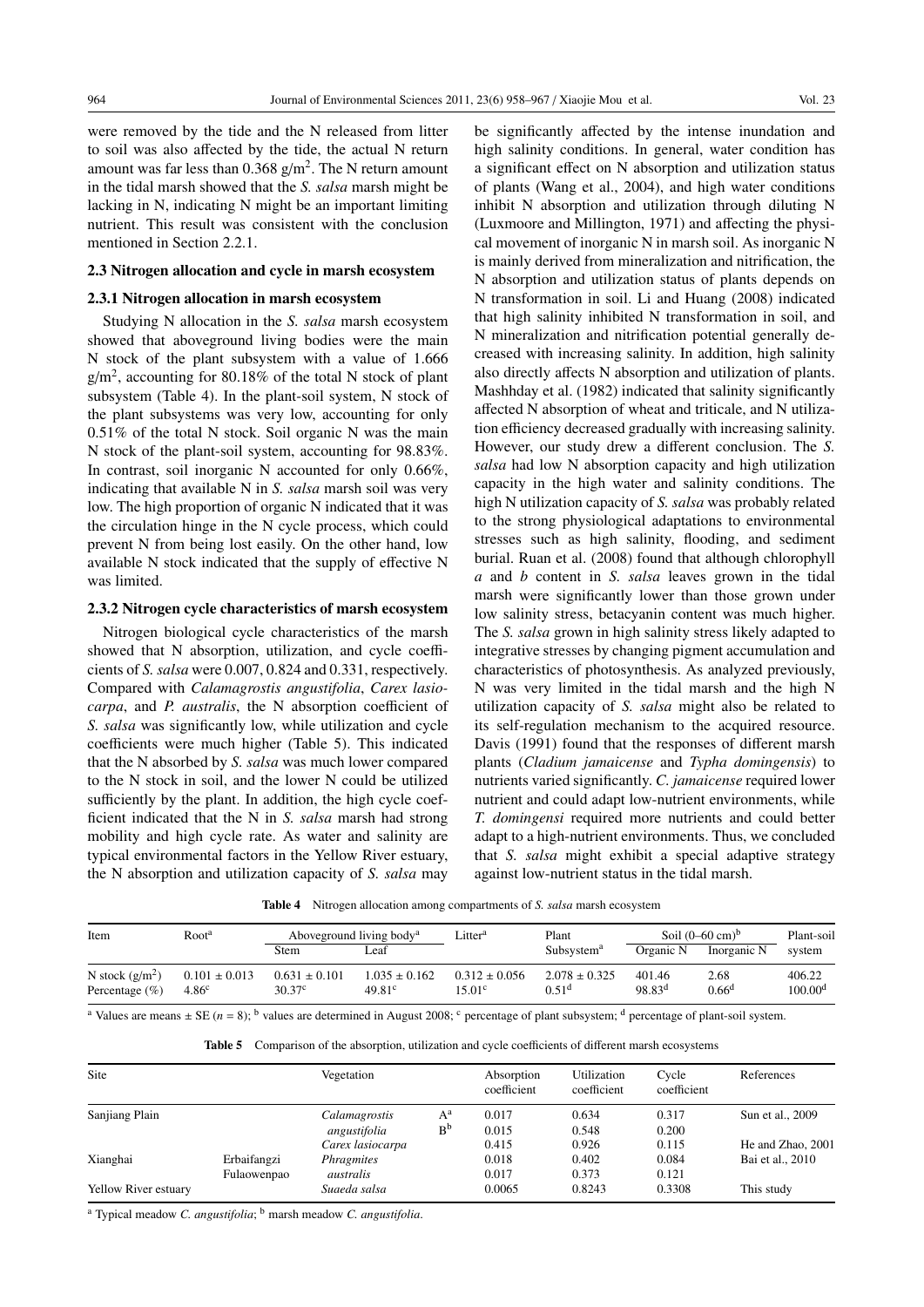# 2.3.3 Establishment of N cycle model and evaluation of N cycle status

Based on the above-mentioned studies, the compartment model on the allocation and circulation of N in the *S. salsa* marsh ecosystem in the Yellow River estuary was established, and the quantitative relationships among compartments were determined (Fig. 7). According to the compartment model, we concluded that the N in *S. salsa* marsh was an important limiting factor, and the ecosystem was unstable and vulnerable. The *S. salsa* might exhibit a special adaptive strategy against low-nutrient status and vulnerable habitat in the tidal marsh. There were several probable reasons.

Firstly, the *S. salsa* marsh was an open ecosystem frequently affected by the tide. The N stock in topsoil during the growing season was  $53.30-103.76$  g/m<sup>2</sup>, much lower than that of freshwater marsh, grassland, and forest soils (Table 6), indicating that N supply capacity of topsoil

was very low. Net mineralization N in topsoil during the growing season was also very low compared to freshwater marsh, grassland, and forest soils (Table 6), and the lower available N could be easily removed during the ebb and flow of tide. The high salinity in *S. salsa* marsh may inhibit N transformation in soil, which also reflected that the supply of available N in soil was limited. In addition, poor aeration resulting from high moisture may have enhanced denitrification and induced significant N loss  $(N_2, N_2O)$  of soil.

Secondly, litter decomposition was generally regarded as an effective path for nutrient return. The *S. salsa* litter released N to the decomposition environment in one year, with an annual N return amount of  $0.368$  g/m<sup>2</sup>. As *S*. *salsa* litter was gradually removed by the tide and N release from litter to soil was also affected by the tide, the actual N return amount was far less than  $0.368$  g/m<sup>2</sup>. In addition, because the decomposition rate of *S. salsa* litter



Fig. 7 Nitrogen cycle compartment model of the *S. salsa* marsh ecosystem. Numerals in panes were the N stocks of compartments; numerals above arrowhead were the N turnovers among compartments. \*Approximate the value as mentioned previously; \*\* far less than the value; \*\*\* net mineralization N in growing season.

Table 6 Comparison of nitrogen stock and net mineralization nitrogen of marsh, grassland and forest ecosystems

| Type                   | Site                           | Vegetations                                                 | Methods                | Depth       | N stock<br>$(g/m^2)$     | Net<br>mineralization<br>$N(g/(m^2 \cdot yr))$ | Reference                       |
|------------------------|--------------------------------|-------------------------------------------------------------|------------------------|-------------|--------------------------|------------------------------------------------|---------------------------------|
| Marsh<br>ecosystem     | Sanjiang Plain                 | Calamagrostis A <sup>a</sup><br>angustifolia B <sup>b</sup> | PVC tube<br>closed-top | $0 - 15$ cm | 422.69<br>383.78         | 1.941<br>0.551                                 | Sun et al., 2007b               |
|                        | <b>Yellow River</b><br>estuary | Suaeda salsa                                                | incubation             | $0 - 15$ cm | 53.30-103.76             | 0.033c                                         | This study                      |
| Grassland<br>ecosystem | Songnen Plain                  | Leymus chinensis                                            |                        | $0-10$ cm   | $-d$                     | 3.11                                           | Li et al., 2003                 |
| Forest                 | Dongling Mountain              | Pinus tabulaeformis                                         |                        | $0-15$ cm   | 327.59                   | 2.27                                           | Su et al., 2001                 |
| ecosystem              |                                | P. tabulaeformis/<br>Ouercus wutaishanica                   |                        |             | 261.10                   | 5.55                                           |                                 |
|                        | Wisconsin, USA                 | Pinus resinosa                                              | Buried-bags            | $0-20$ cm   | $\overline{\phantom{0}}$ | 5.1                                            | Gower and Son, 1992             |
|                        | Connecticut. USA               | Pinus strobus                                               | Resin cores            | $0 - 15$ cm |                          | 8.4                                            | Brinkley and<br>Valentine, 1991 |

<sup>a</sup> Typical meadow *C. angustifolia*; <sup>b</sup> marsh meadow *C. angustifolia*;  $c$  net mineralization N in growing season (from April to November);  $d$ : no data.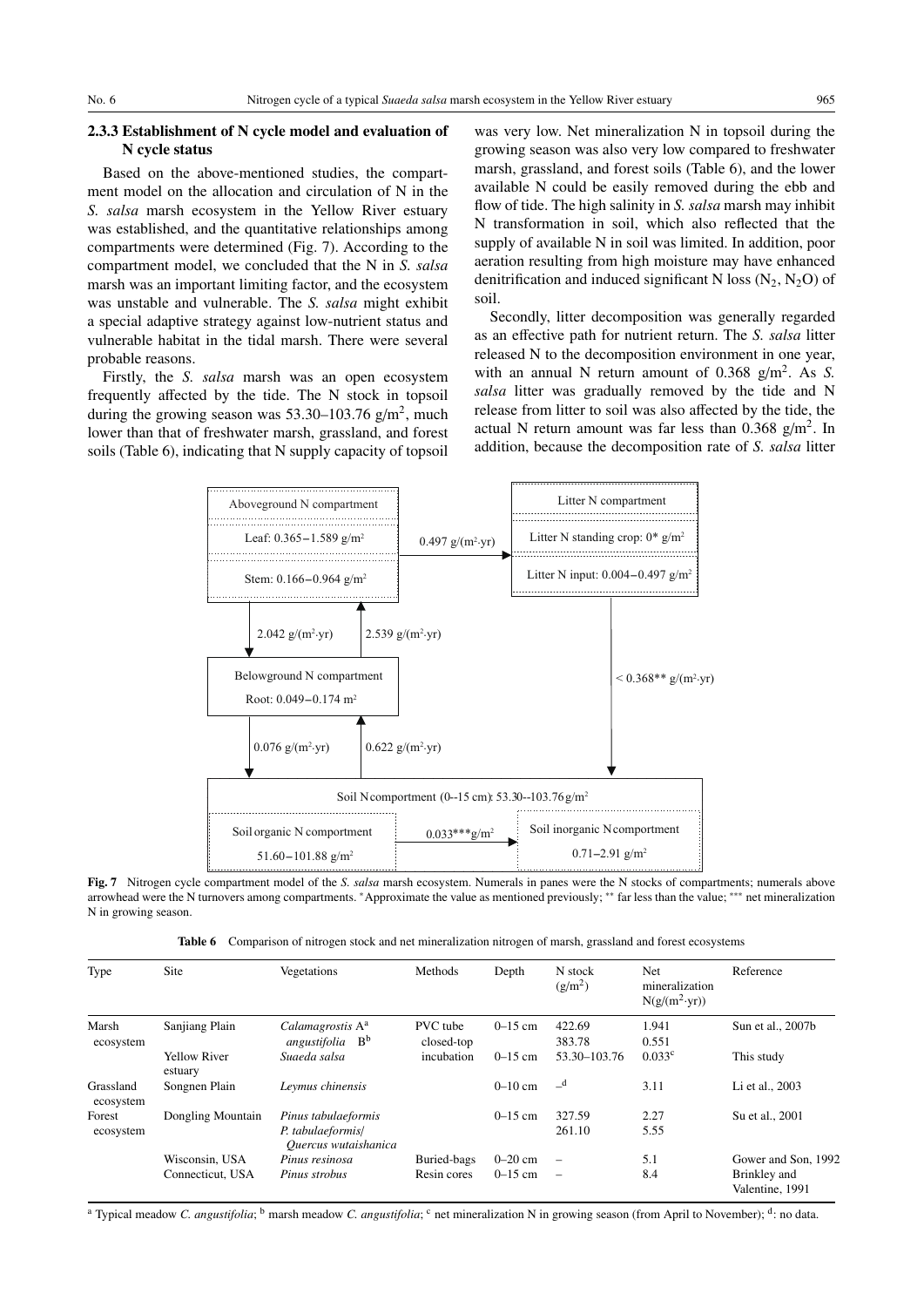was very high (1.1880/yr) and the litter in the *S. salsa* community decomposed completely within one year, the actual N return amount, as affected frequently by the tide, was significantly low.

Thirdly, the N absorption capacity of *S. salsa* was low and intense inundation or high salinity conditions may inhibit capacity, indicating that *S. salsa* was limited by N. This result was consistent with the conclusion drawn by the study of N/P ratios in *S. salsa*.

Fourthly, based on the above-mentioned analysis, available N was very limited in *S. salsa* marsh and the ecosystem. In addition, the N in the *S. salsa* marsh had a high N cycle rate and strong mobility, indicating that the lack in N may be severe. Mistch and Gosselin (2000) indicated that N is often the most limiting nutrient in marshes, and the N cycle status not only affects the structure and function of a marsh, but also, to some extent, influences stabilization and health of an ecosystem. Taken in this sense, the current *S. salsa* marsh was unstable and vulnerable. Although the *S. salsa* N absorption coefficient was low, the utilization coefficient was high, reflecting that *S. salsa* may optimize the acquired nutrient and exhibit a special adaptive strategy against low-nutrient status. Presently, N importation from the Yellow River estuary is increasing due to frequent human activities. Loading of excessive N to the estuary ecosystem may cause changes in ecological function, and often has undesirable environmental and economic consequences (Sun and Liu, 2008). As *S. salsa* is probably well adapted to the low-nutrient environment, nutrient enrichment may be a potential threat to the *S. salsa* marsh. Excessive nutrient loading from the Yellow River estuary might favor invasive species, such as *P. australis*, *T. sacchariflora* and *T. chinensis*, and induce severe longterm degradation of the ecosystem if human intervention measures (e.g., prohibit N import) are not taken.

#### Acknowledgments

This work was supported by the Innovation Program of the Chinese Academy of Sciences (No. KZCX2- YW-223), the National Natural Science Foundation of China (No. 40803023, 40806048), the Key Program of Natural Science Foundation of Shandong Province (No. ZR2010DZ001), the Talents Foundation of the Chinese Academy of Sciences (No. AJ0809BX-036) and the Open Research Foundation of Key Laboratory of China Oceanic Administration for Coast Ecology and Environment (No. 200906).

# References

- Ahmad S, Li C F, Dai G Z, Zhan M, Wang J P, Pan S G et al., 2009. Greenhouse gas emission from direct seeding paddy field under different rice tillage systems in central China. *Soil and Tillage Research*, 106: 54–61.
- Bai J H, Wang Q G, Gao H F, Xiao R, Huang L B, 2010. Dynamic changes of nitrogen contents and nitrogen cycling in *Phragmites australis* of Xianghai marsh wetland. *Wetland Science*, 8(2): 164–167.
- Boyer K E, Fong P, 2005. Macroalgal-mediated transfers of

water column nitrogen to intertidal sediments and salt marsh plants. *Journal of Experimental Marine Biology and Ecology*, 321: 59–69.

- Brinkley D, Valentine D, 1991. Fifty-year biogeochemical effects of green ash, white pine, and Norway spruce in a replicated experiment. *Forest Ecology and Management*, 40: 13–25.
- Chen L Z, Lindley D K, 1983. Nutrient elements cycling in *Pteridium aquilinum* grassland ecosystem of Hampsfell, England. *Acta Botanica Sinica*, 25(1): 67–74.
- Cui B S, Yang Q C, Yang Z F, Zhang K J, 2009. Evaluating the ecological performance of wetland restoration in the Yellow River Delta, China. *Ecological Engineering*, 35: 1090–1103.
- Davis S M, 1991. Growth, decomposition, and nutrient retention of *Cladium jamaicense* Crantz and *Typha domingensis* Pers. in the Florida Everglades. *Aquatic Botany*, 40: 203–224.
- Fair J M, Heikoop J M, 2006. Stable isotope dynamics of nitrogen sewage effluent uptake in a semi-arid wetland. *Environmental Pollution*, 140: 500–505.
- Fang J Y, Tang Y H, Lin J D, Jiang G M, 2002. Global Ecology: Climate Change and Ecological Responses. Higher Education Press & Springer, Beijing. 1–20.
- Gessner M O, 2000. Breakdown and nutrient dynamics of submerged *Phragmites* shoots in the littoral zone of a temperate hardwater lake. *Aquatic Botany*, 66(1): 9–20.
- Gower S T, Son Y, 1992. Differences in soil and leaf litterfall nitrogen dynamics for five forest plantations. *Soil Science Society of American Journal*, 56: 1959–1966.
- Han N, Shao Q, Lu C M, Wang B S, 2005. The leaf tonoplast V-H<sup>+</sup>-ATPase activity of a  $C_3$  halophyte *Suaeda salsa* is enhanced by salt stress in a Ca-dependent mode. *Journal of Plant Physiology*, 162: 267–274.
- He C Q, Zhao K Y, 2001. The accumulation, allocation and biological cycle of the nutrient elements in *Carex lasiocarpa* wetland. *Acta Ecologica Sinica*, 21(12): 2074–2080.
- Köchy M, Wilson S D, 1997. Litter decomposition and nitrogen dynamics in Aspen forest and mixed-grass prairie. *Ecology*, 78(3): 732–739.
- Koerselman W, Meuleman A F M, 1996. The vegetation N:P ratio: A new model tool to detect the nature of nutrient limitation. *Journal of Applied Ecology*, 33: 1441–1450.
- Li J B, Huang G H, 2008. Pilot study of salinity (NaCl) affecting nitrogen transformation in silt loam soil. *Research of Environmental Sciences*, 21(5): 98–103.
- Li Y S, Redmann R E, 1992. Nitrogen budget of *Agropyron dasystachyum* in Canadian mixed prairie. *The American Midland Naturalist*, 128: 61–71.
- Li Y Z, Wang Q S, Zhong X L, Ren N, 2003. N internal cycling in *Leymus chinensis* grassland vegetation-soil system. *Acta Phytoecologica Sinica*, 27(2): 177–182.
- Liu J S, Li X H, 2008. Sulfur cycle in the typical meadow *Calamagrostis angustifolia* wetland ecosystem in the Sanjiang Plain, Northeast China. *Journal of Environmental Sciences*,  $20(4)$ : 470–475.
- Liu J S, Yu J B, 2005. Element cycling in the dominant plant community in the Alpine tundra zone of Changbai Mountains, China. *Journal of Environmental Sciences*, 17(3): 521–525.
- Luxmoore R J, Millington R J, 1971. Growth of perennial ryegrass (*Lolium perenne* L.) in relation to water nitrogen, and light intensity II. Effects on dry weight production transpiration and nitrogen uptake. *Plant and Soil*, 34: 561– 574.
- Mashhday A S, Sayed H I, Heakal M S, 1982. Effect of soil salinity and water stresses on growth and content of nitrogen,